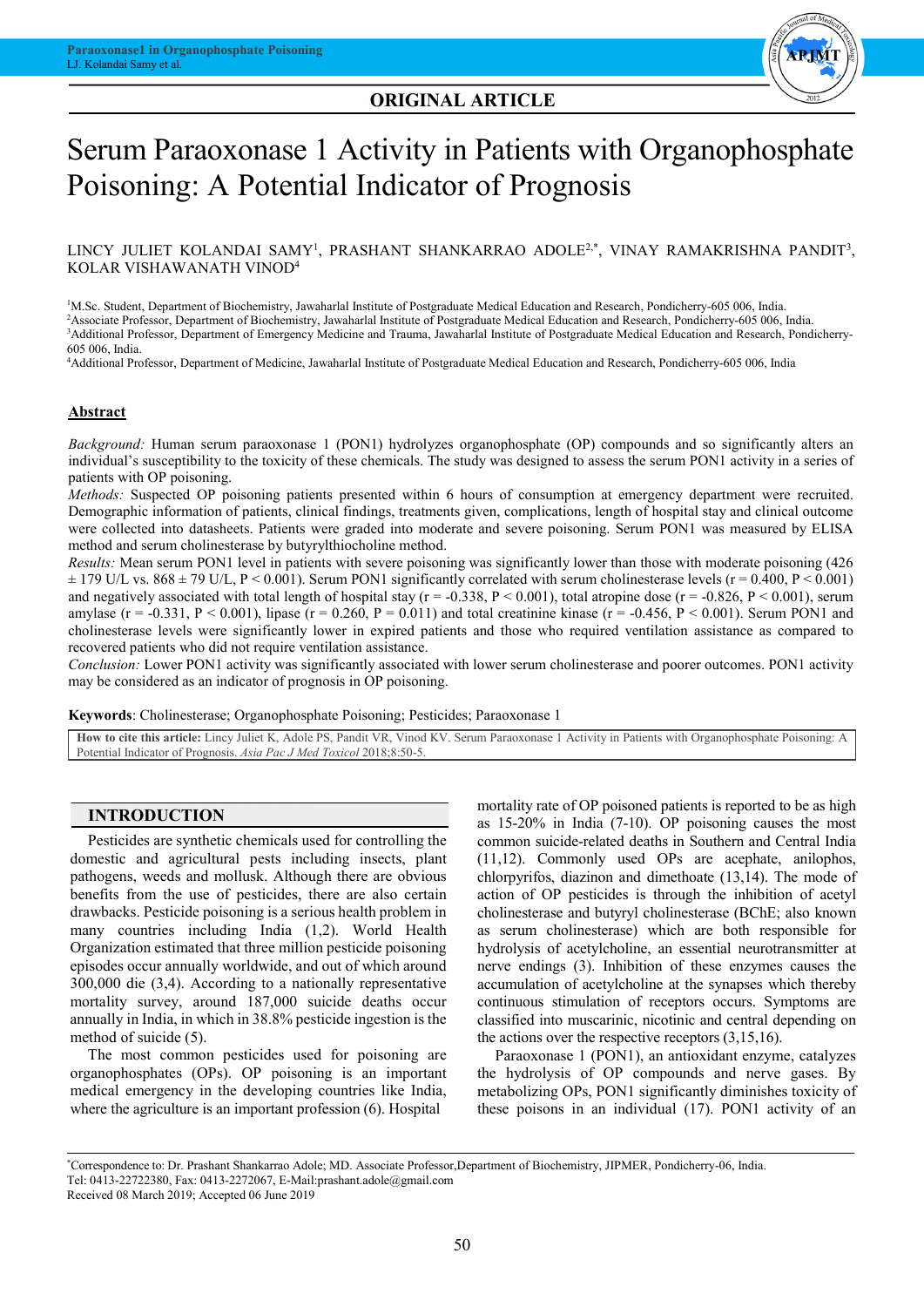individual can vary to a large extent. It is reported that PON1 levels can vary by at least 13-fold and the activity up to 40-fold (4). PON1 gene exhibits single nucleotide polymorphisms (SNPs) in the coding (192Q/R and 55LM) region of the gene (18). Type A of PON1 (presently known as Q isozyme, Glutamine at position 192) can remarkably be less proficient than type B (presently known as R isozyme, Arginine at position 192) in hydrolyzing paraoxon. Then again, diazoxon, soman and sarin break down when exposed to water – the procedure carried out through the Q is obviously preferred to that of the R-isozyme (19). A second polymorphism at position 55, including a leucine  $\rightarrow$  methionine substitution, influences the PON1 function in a less extent compared with that of polymorphism at position 192. The polymorphic circulation of PON1 indicates extraordinary interethnic fluctuation. The recurrence of gene for PON1 R192 allele is 0.31 in Caucasian populace, 0.41 in Hispanic populaces, 0.66 in a Japanese populace and 0.31 in Turkish populace (17). Due to interindividual difference of PON1, evaluation of PON1 activity in OP poisoned patients would be useful in: (1) determining the severity of poisoning, (2) predicting patient's ability to detoxify OP compounds, and (3) understanding the prognostic utility of PON1. Therefore, this study was designed to assess the serum PON1 activity in patients with OP poisoning. The main objectives of the study were to analyze serum PON1 and cholinesterase activities, the severity of OP poisoning based on clinical signs and symptoms and to study the association between serum PON1 activity, biochemical investigations, severity and clinical outcome in a series of OP poisoned patients.

### **METHODS**

#### **Study setting and subjects**

This was a prospective cross-sectional study conducted in Jawaharlal Institute of Postgraduate Medical Education and Research (JIPMER) hospital, after obtaining the approval from Institute Research Council and Institute Human Ethics Committee (Ethical code: JIP/IEC/2016/1004). Written informed consent was taken from study subjects or their legal guardians prior to recruitment. All adults suspected OP poisoning cases (> 18 years old), who presented within 6 hours after consumption of the poison at Emergency Department were recruited in the study based on history and clinical examination. The severity of OP poisoning was assessed based on the classification proposed by Proudfoot depending on signs and symptoms (20,21). Patients with multiple pesticide poisoning, concurrent poisoning with other drugs and medicines (e.g. opioids, diazepam, barbiturate, etc.), chronic medical illness, pregnancy and being under long-term treatment with medicines with the potential of affecting neurological functions (aminophylline, succinylcholine, reserpine, and phenothiazine-type tranquilizers) were excluded from study.

#### **Data Collection**

Patients with the history of OP pesticides consumption were first being examined for any hemodynamic compromise, resuscitation was carried out and gastric lavage was given. Under the strict aseptic condition, five milliliter

 venous blood was collected from the subjects enrolled in the study before antidote therapy (6 hours after OP ingestion on was used for routine biochemistry investigations and the remaining half was stored at -70°C to be used later for PON1 analysis. The detailed demographic, clinical data, course of required, complications, supportive therapy like ventilator assistance, the length of hospital stay and clinical outcome (death and ventilation assistance requirement or recovery and no ventilation assistance requirement) were recorded in blood urea nitrogen (BUN), creatinine, bilirubin, aspartate transaminase (AST), alkaline phosphatase (ALP), alanine transaminase (ALT), amylase, lipase and creatine kinase-total (CK-T) were measured using an autoanalyzer (Beckman level) was measured using butyrylthiocholine method (BioSystems S.A., Barcelona, Spain) with a detection limit of > 123 U/L. The intra-assay and inter-assay coefficients of variation were 1.0% and 1.0%, respectively. Serum PON1 enzyme-linked immunosorbent assay kit (Ray Biotech Life, Peachtree Corners, GA, USA) according to the manufacturer's protocol. Detection limit was > 31.2 U/L. The intra-assay and inter-assay coefficients of variation were average). Blood was centrifuged, half of the serum separated illness in the hospital including total dose of atropine datasheets. The routine blood parameters such as glucose, AU680, Brea, CA, USA). Cholinesterase activity (BChE levels were measured using a commercially available 5.1% and 5.7%, respectively.

#### **Statistical analyses**

 The data were analyzed using SPSS software, version 19.0 categorical data such as gender, socio-demographic status, ventilator support requirement and final outcome (death, recovery) are expressed as frequency and percentage. The continuous data such as age, dose of administered atropine, deviation) or median (range), whichever was appropriate based on the normality of data distribution. The comparison of serum PON1, BChE level, demographic factors, clinical variables, total dose of antidote required and outcome measures (death and done using Student's t-test or Mann-Whitney U test, whichever was appropriate based on the normality of data distribution. Chi- squared test was used to compare qualitative variables between 2 groups. Multiple logistic regression analysis was done to cholinesterase, CK-T, lipase and amylase levels with prognosis in OP poisoning patients. P values less than 0.05 were (IBM SPSS, Armonk, NY, USA). The distributions of length of hospital stay are expressed as mean (± standard assisted ventilation requirement) between two groups were investigate the association between serum PON1, considered as statistically significant.

#### **RESULTS**

 Ninety patients with OP poisoning attending emergency department from Jan 2017 to Dec 2017 were recruited in the study. The majority of subjects were men  $(n = 62, 68.9\%)$ . moderate poisoning (i.e. defined by presence of fatigue, headache, paresthesia, nausea and vomiting, miosis, diaphoresis, salivation, abdominal pain, diarrhea, being able to ambulate, general weakness, dysarthria and regional Based on poisoning severity grading, 46 patients had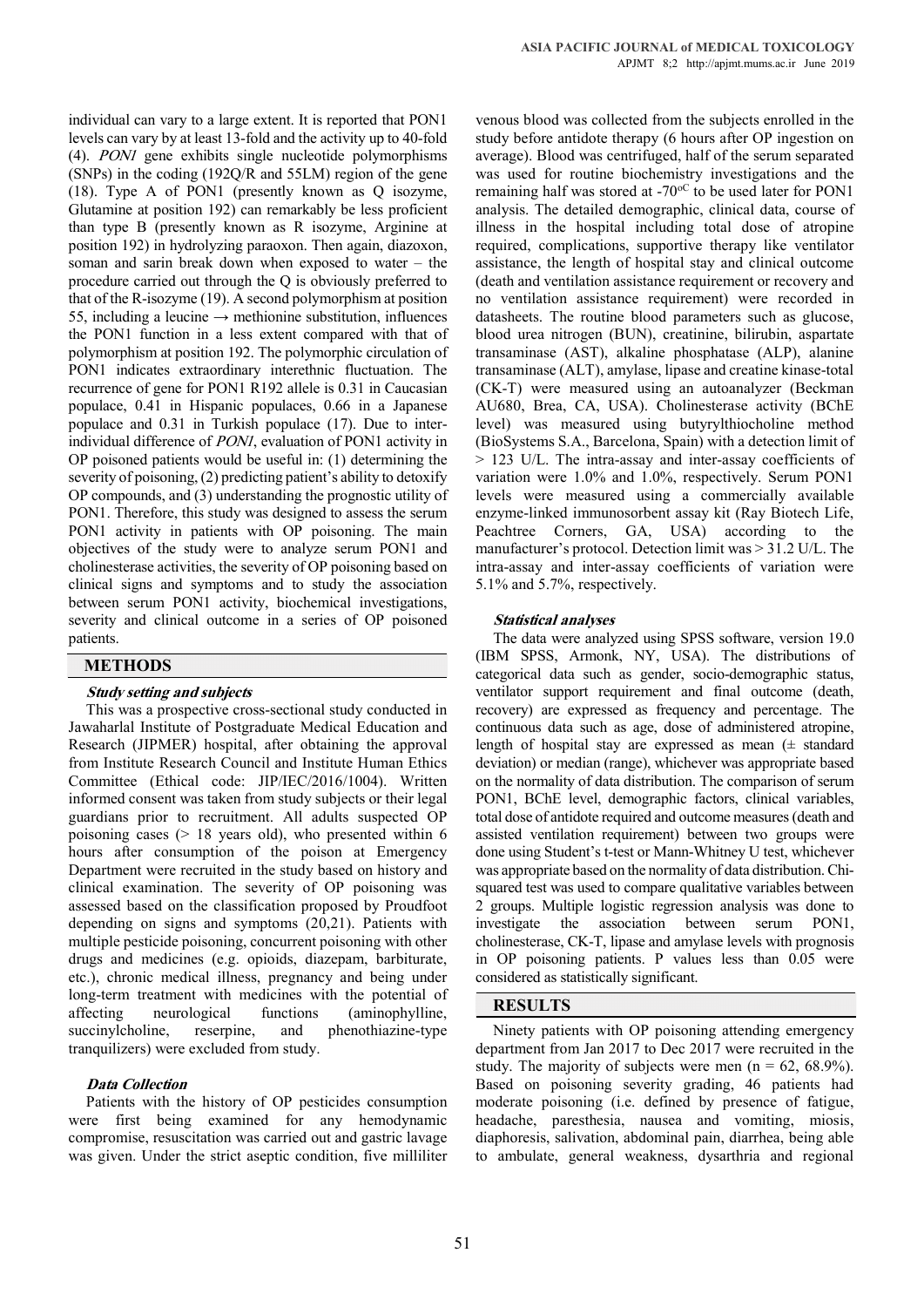fasciculation) and 44 patients had severe poisoning (i.e. defined by presence of generalized fasciculation, absent pupillary reaction, flaccid paralysis, pulmonary crepitation, respiratory distress, cyanosis, unconsciousness, inability to ambulate). There were no statistical significance differences with respect to age, gender distribution, pulse rate, plasma  $O<sub>2</sub>$ saturation and systolic blood pressure between severe and moderate poisoning. Mean diastolic blood pressure in severely poisoned patients was significantly lower than moderate ones. In patients with severe poisoning, ventilatory support requirement and death rate were significantly higher compared with those of moderate poisoning. The median (range) length of hospital stay was significantly higher in severely poisoned patients compared with moderately

 poisoned one. The patients were treated with doubling dose regimen of atropine until signs of atropinization appear (heart rate >100 bpm, decreased bronchorrhea, dilatation of pupil) maintenance. Mean total atropine dose required for severe (Table 1). Oximes have not been given to the patients. and then, 10-20% of the loading dose has been used for poisoning was significantly higher than moderate poisoning

 creatinine were not statistically significantly different between severe and moderate poisoning cases. Mean serum amylase, CK-T and lipase levels were significantly higher in severely poisoned patient compared with moderately had significantly lower PON1 levels compared with moderately Blood glucose, total bilirubin, AST, ALT, ALP, BUN and poisoned ones (Table 2). Patients with severe OP poisoning

í

#### **Table 1.** Demographics, clinical characteristics and outcome of the study subjects

| Parameters                                      | Severe poisoning   | Moderate poisoning | P value      |
|-------------------------------------------------|--------------------|--------------------|--------------|
| Number of patients                              | 44                 | 46                 |              |
| Age (years); mean $\pm$ SD                      | $45 \pm 14$        | $36 + 17$          | 0.203        |
| Gender (Male: Female); n (%)                    | 32(72.7): 12(27.3) | 30(65.2): 16(34.8) | 0.442        |
| Length of hospital stay (Days); median (range)  | $7.1(4.2-11.6)$    | $4.2(2.5-5.7)$     | 0.020        |
| Required atropine dose (mg), mean $\pm$ SD      | $172 \pm 15$       | $63 \pm 8$         | ${}_{0.001}$ |
| Pulse rate (beat/min); mean $\pm$ SD            | $92.6 \pm 9.7$     | $94.9 \pm 9.5$     | 0.889        |
| O <sub>2</sub> saturation (%); mean $\pm$ SD    | $95 \pm 3$         | $95 \pm 4$         | 0.060        |
| Systolic blood pressure (mm Hg); mean $\pm$ SD  | $117 \pm 15$       | $116 \pm 12$       | 0.141        |
| Diastolic blood pressure (mm Hg); mean $\pm$ SD | $69 \pm 9$         | $82 \pm 13$        | 0.017        |
| Ventilation assistance; $n$ (%)                 | 16(36.4)           | 0(0)               | ${}_{0.001}$ |
| Outcome, $n$ $(\%)$                             |                    |                    |              |
| Death                                           | 8(18.2)            | 0(0)               |              |
| Recovery                                        | 33(75)             | 45(97.8)           | 0.002        |
| Leaving hospital against medical advice         | 3(6.8)             | 1(2.2)             |              |

**Table 2.** Biochemical laboratory investigations of the study subjects

| Parameters                                    | Reference range | Severe poisoning | Moderate poisoning | P value           |
|-----------------------------------------------|-----------------|------------------|--------------------|-------------------|
| Number of patients                            |                 | 44               | 46                 |                   |
| Serum cholinesterase (U/L); mean $\pm$ SD     |                 | $1362 \pm 201$   | $3059 \pm 1817$    | ${}_{0.001}$      |
| Serum paraoxonase I (U/L), mean $\pm$ SD      |                 | $426 \pm 179$    | $868 \pm 79$       | ${}_{\leq 0.001}$ |
| Blood glucose (mmol/L); mean $\pm$ SD         | $3.9 - 7.8$     | $6.6 \pm 1.0$    | $6.5 \pm 1.1$      | 0.532             |
| Total bilirubin ( $\mu$ mol/L); mean $\pm$ SD | $6.8 - 20.5$    | $16.6 \pm 6.0$   | $15.9 \pm 7.5$     | 0.144             |
| AST (U/L); mean $\pm$ SD                      | $0 - 40$        | $56 \pm 11$      | $55 \pm 11$        | 0.998             |
| ALT (U/L); mean $\pm$ SD                      | $0 - 45$        | $31 \pm 15$      | $25 \pm 12$        | 0.142             |
| ALP (U/L); mean $\pm$ SD                      | 30-125          | $141 \pm 21$     | $142 \pm 24$       | 0.381             |
| Serum amylase (U/L); mean $\pm$ SD            | 28-140          | $170 \pm 90$     | $139 \pm 47$       | ${}_{0.001}$      |
| Serum lipase (U/L); mean $\pm$ SD             | $0 - 60$        | $81 \pm 44$      | $64 \pm 25$        | ${}_{0.001}$      |
| Creatine kinase-total (U/L); mean $\pm$ SD    | 24-195          | $251 \pm 88$     | $160 \pm 27$       | ${}_{0.001}$      |
| Blood urea nitrogen (mmol/L); mean $\pm$ SD   | $2.5 - 6.7$     | $4.3 \pm 1.6$    | $4.5 \pm 1.4$      | 0.378             |
| Creatinine ( $\mu$ mol/L); mean $\pm$ SD      | 53.0-106.0      | $80.4 \pm 13.3$  | $86.6 \pm 12.4$    | 0.642             |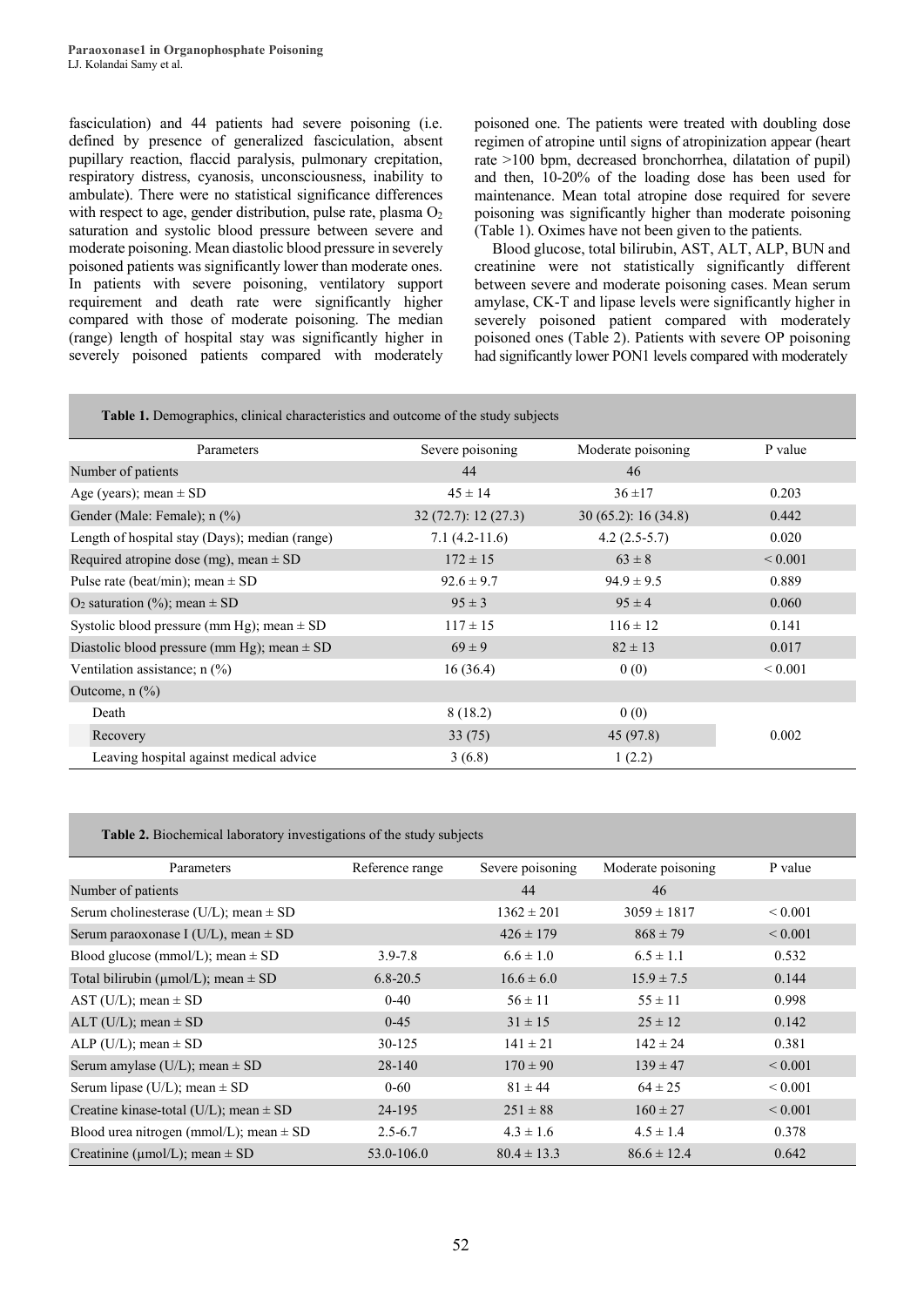poisoned patients (426  $\pm$  179 U/L vs. 868  $\pm$  79 U/L; P < 0.001). In addition, mean BChE level of severely poisoned patients was significantly lower compared with moderately poisoned ones (Table 2).

Bivariate correlation analyses showed that serum PON1 concentration was positively associated with serum BChE levels ( $r = 0.400$ ,  $P < 0.001$ ) and negatively associated with length of hospital stay ( $r = -0.338$ ,  $P \le 0.001$ ), total atropine dose (r = - 0.826, P < 0.001), serum amylase (r = -0.331, P < 0.001), lipase and CK-T ( $r = -0.456$ ,  $P < 0.001$ ). Comparing expired patients and those who required ventilation assistance with recovered patients who did not require ventilation assistance, serum PON1 and BChE levels were significantly lower and the required atropine dose, serum amylase, lipase and CK-T (Table 3).

To evaluate the effect of serum PON1, BChE, amylase, lipase and CK-T on the prognosis of OP poisoning, multivariate regression (binary logistics) analysis was used. It was found that low serum PON1 and cholinesterase levels and high serum amylase, lipase and CK-T levels were associated with poor prognosis (death and ventilation assistance requirement) (Table 4).

#### **DISCUSSION**

Suicidal ingestion of OP pesticides has been rising in the past two decades due to easy availability of these poisons, stressful lifestyle and jobs, loneliness, emotional liability and many other socioeconomical factors (22). Although severity of poisoning depends on amount and toxicity of the pesticide as well as route of exposure, patient's intrinsic characteristics such as genotype might be a contributory factor for severity

of poisoning. PON1 is an enzyme involved in the detoxification of several important OP pesticides (23,24). PON1 phenotype or genotype have been varied among population and might have effect on severity of OP poisoning. In this study, we found that PON1 activity is significantly diminished in severely OP poisoned patients. In addition, serum PON1 levels were significantly correlated with serum cholinesterase levels. Richard et al similarly showed low PON1 activity in severe OP poisoning and ascertained positive correlation with serum cholinesterase levels (11). Moreover, Akgur et al found positive correlation between acetylcholinesterase and PON1 activities in a study on 18 agricultural male workers who were exposed to OP poisoning in Turkey (16). Hofmann et al also showed significant association of PON1 activity and BChE levels (25).

Our patients with severe OP poisoning experienced greater inhibition of cholinesterase, which led to development of muscarinic effects. Hence, higher atropine dose was required to treat muscarinic effects for severely OP poisoned patients as compared to moderately poisoned ones. Furthermore, patients with severe poisoning had higher incidence of respiratory complications and required ventilation assistance in a higher extent as compared to moderate poisoning. Kumar et al likewise showed high incidence of assisted ventilation requirement in severe OP poisoning and suggested the use of serial serum cholinesterase analysis to assess prognosis of ventilation (17). In fact, more complications and greater dependence to ventilation assistance in patients with severe OP poisoning increased total length of hospital stay as observed in the present study.

In this study, there was a male predominance in the OP

| <b>Table 3.</b> Comparison of study variables between patients with poor and favorable outcomes |                                                 |                                                       |                   |  |  |
|-------------------------------------------------------------------------------------------------|-------------------------------------------------|-------------------------------------------------------|-------------------|--|--|
| Parameter                                                                                       | Death $+$ ventilation assistance<br>requirement | $Recovery + no ventilation$<br>assistance requirement | P value           |  |  |
| Number of patients                                                                              | 24                                              | 63                                                    |                   |  |  |
| Serum cholinesterase (U/L); mean $\pm$ SD                                                       | $580 \pm 166$                                   | $2385 \pm 253$                                        | 0.027             |  |  |
| Serum paraoxonase I (U/L), mean $\pm$ SD                                                        | $357 \pm 49$                                    | $672 \pm 100$                                         | ${}_{\leq 0.001}$ |  |  |
| Serum amylase (U/L); mean $\pm$ SD                                                              | $198 \pm 96$                                    | $129 \pm 47$                                          | ${}_{\leq 0.001}$ |  |  |
| Serum lipase (U/L); mean $\pm$ SD                                                               | $112 \pm 19$                                    | $54 \pm 32$                                           | 0.007             |  |  |
| Creatine kinase-total (U/L); mean $\pm$ SD                                                      | $224 \pm 86$                                    | $106 \pm 58$                                          | 0.014             |  |  |
| Required atropine dose (mg), mean $\pm$ SD                                                      | $180 \pm 13$                                    | $54 \pm 23$                                           | 0.003             |  |  |

**Table 4.** Multivariate regression (Binary Logistics) analyses in all subjects

| Independent variables | Beta coefficient | Adjusted Odd ratio<br>(95% confidence interval) | P value      |
|-----------------------|------------------|-------------------------------------------------|--------------|
| Serum cholinesterase  | $-0.126$         | $4.45(1.42-9.54)$                               | ${}_{0.001}$ |
| Serum paraoxonase I   | $-0.427$         | $5.53(1.12-10.65)$                              | ${}_{0.001}$ |
| Serum lipase          | 0.125            | $2.88(1.10-4.66)$                               | 0.026        |
| Serum amylase         | 0.159            | $3.17(1.25-5.58)$                               | 0.013        |
| Creatine kinase-total | 0.104            | $2.92(1.12-4.72)$                               | 0.024        |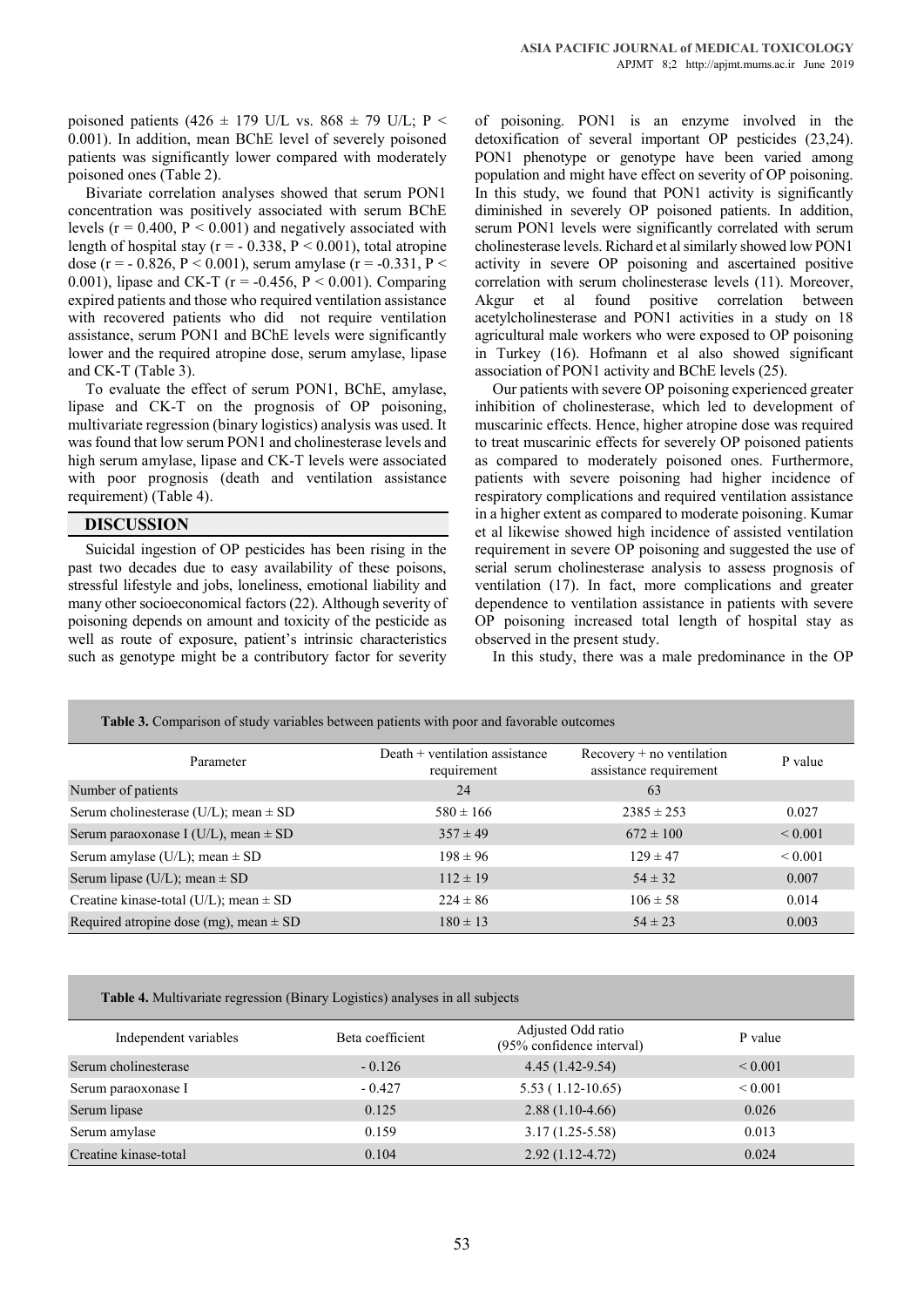poisoned patients that was in agreement with several other studies (8,9,26,27). Shivaramu et al attributed this gender deviation in OP poisoning patients to change in the lifestyle, psychological and financial problems that have majorly affected men during the recent decades (14). In the present study, serum amylase and lipase levels were significantly higher in patients with severe OP poisoning as compared to moderate poisoning and were correlated negatively with serum PON1 levels. Hyperamylasemia, which is often noted following OP poisoning, may be due to the fact that acute pancreatitis results from excessive cholinergic stimulation of pancreas by OP compounds (28). In agreement with our findings, Lin et al demonstrated that mean amylase level was elevated in severely OP poisoned patients requiring respiratory support and additionally serum amylase levels was ascertained as a predicting factor of ventilator support requirement in OP poisoning (29). In a prospective study by Singh et al, amylase was elevated in 48.95% in patient with severe fenthion poisoning and serum amylase showed persistent elevation during serial measurements (30).

Serum CK-T was significantly higher in our patients with severe OP poisoning as compared to moderate poisoning and was correlated negatively with serum PON1 levels. Muscular injury is a common finding in OP poisoning patients which leads to increased CK-T levels. Sen et al similarly established a strong positive correlation between serum CK-T and the severity of OP poisoning and that serum CK-T can be used as a predictor of outcome in OP poisoning (3). Hassan et al also ascertained correlation between initial CK-T levels and severity of OP poisoning (31). Correspondingly, Battacharya et al demonstrated that CK-T can be elevated in severe OP poisoning even in the absence of intermediate syndrome (32).

In this study, higher mortality rate was observed in patients with severe OP poisoning compared to moderate cases. Serum PON1 and cholinesterase levels in recovered patients who did not require ventilatory support was significantly higher than deceased patients and those who required ventilation. Prasad et al similarly ascertained lower serum cholinesterase levels in deceased OP poisoned patients compared with survived ones (21). Low PON1 activity in patients with OP poisoning leads to less clearance of pesticides from systemic circulation (23). Hence, greater inhibition of cholinesterase and profound muscarinic and nicotinic actions of acetylcholine occur, which predisposes OP poisoned patient to more serious complications such as respiratory compromise, muscular injury and acute pancreatitis. Although this work proved that lower PON1 activity is associated with increased severity of OP poisoning, poorer clinical outcome and higher mortality rate, whether serum PON1 offers any greater advantage over serum cholinesterase for predicting severity and prognosis of OP poisoning is yet to be clarified in future studies.

# **LIMITATIONS**

 $\mathcal{L}$ 

concentrations of the ingested OP pesticides were not evaluated in the present study. In fact the diagnosis of OP poisoning was confirmed by patients' history, clinical

findings and response to antidote treatment. Hence, the correlation of serum OP compounds concentrations and PON1 activity cannot be determined. Moreover, greater severity of OP poisoning due to higher serum OP compounds levels cannot be ruled out. Serial assessment of PON1 and cholinesterase was not conducted in this study and so the change of these blood indicators during the poisoning course and antidote treatment cannot be assessed. Genetic sequencing of *PON1* gene and PON1 RNA expression were not analyzed to determine whether lower PON1 activity was due to inhibition at DNA or RNA level or both in severe OP poisoning.

### **CONCLUSION**

Serum PON1 activity was significantly lower in patients with severe OP poisoning as compared to patients with moderate poisoning. Lower PON1 activity was significantly associated with lower serum cholinesterase and poorer outcomes. PON1 activity may be considered as an indicator of prognosis in OP poisoning.

#### **ACKNOWLEDGEMENT**

Authors would like to thank Mrs. Durga, laboratory technician, for her technical support during this study.

#### **Conflict of interest:** None to be declared.

**Funding and support**: This study was supported by the JIPMER Institutional Research Committee, Pondicherry with the funded grant (No.: JIP/Res/Intra-M.Sc./2017-18 Dated 31/12/2017).

### **REFERENCES**

- 1. Mew EJ, Padmanathan P, Konradsen F, Eddleston M, Chang SS, Phillips MR, et al. The global burden of fatal self-poisoning with pesticides 2006-15: Systematic review. J Affect Disord 2017;219:93-104.
- 2. Dewan G. Analysis of Recent Situation of Pesticide Poisoning in Bangladesh: Is There a Proper Estimate? Asia Pac J Med Toxicol 2014;3:76-83.
- 3. Sen R, Nayak J, Khadanga S. Study of serum cholinesterase, CPK and LDH as prognostic biomarkers in organophosphorus poisoning. *Int J Med Res Rev* 2014;2:176-7.
- 4. Goel A, Aggarwal P. Pesticide poisoning. Natl Med J India 2007;20:182-91.
- 5. Patel V, Ramasundarahettige C, Vijayakumar L, Thakur JS, Gajalakshmi V, Gururaj G, et al. Suicide mortality in India: a nationally representative survey. Lancet 2012;379:2343-51.
- 6. China SE, Mohamed Ali S, Yap PH, Gan L, Ong YB, Chia KS. Distribution of PON1 polymorphisms PON1Q192R and PON1L55M among Chinese, Malay and Indian males in Singapore and possible susceptibility to organophosphate exposure. Neurotoxicolgy 2009;30(2):214-19.
- 7. Prajapati T, Prajapati K, Tandon R, Merchant S. Acute Chemical and Pharmaceutical Poisoning Cases Treated in Civil Hospital, Ahmedabad: One year study. Asia Pac J Med Toxicol 2013;2:63-7.
- 8. Ahmed SM, Das B, Nadeem A, Samal RK. Survival pattern in patients with acute organophosphate poisoning on mechanical ventilation: A retrospective intensive care unit-based study in a tertiary care teaching hospital. Indian J Anaesth 2014;58:11-7.
- 9. Muley A, Shah C, Lakhani J, Bapna M, Mehta J. To identify morbidity and mortality predictors in acute organophosphate